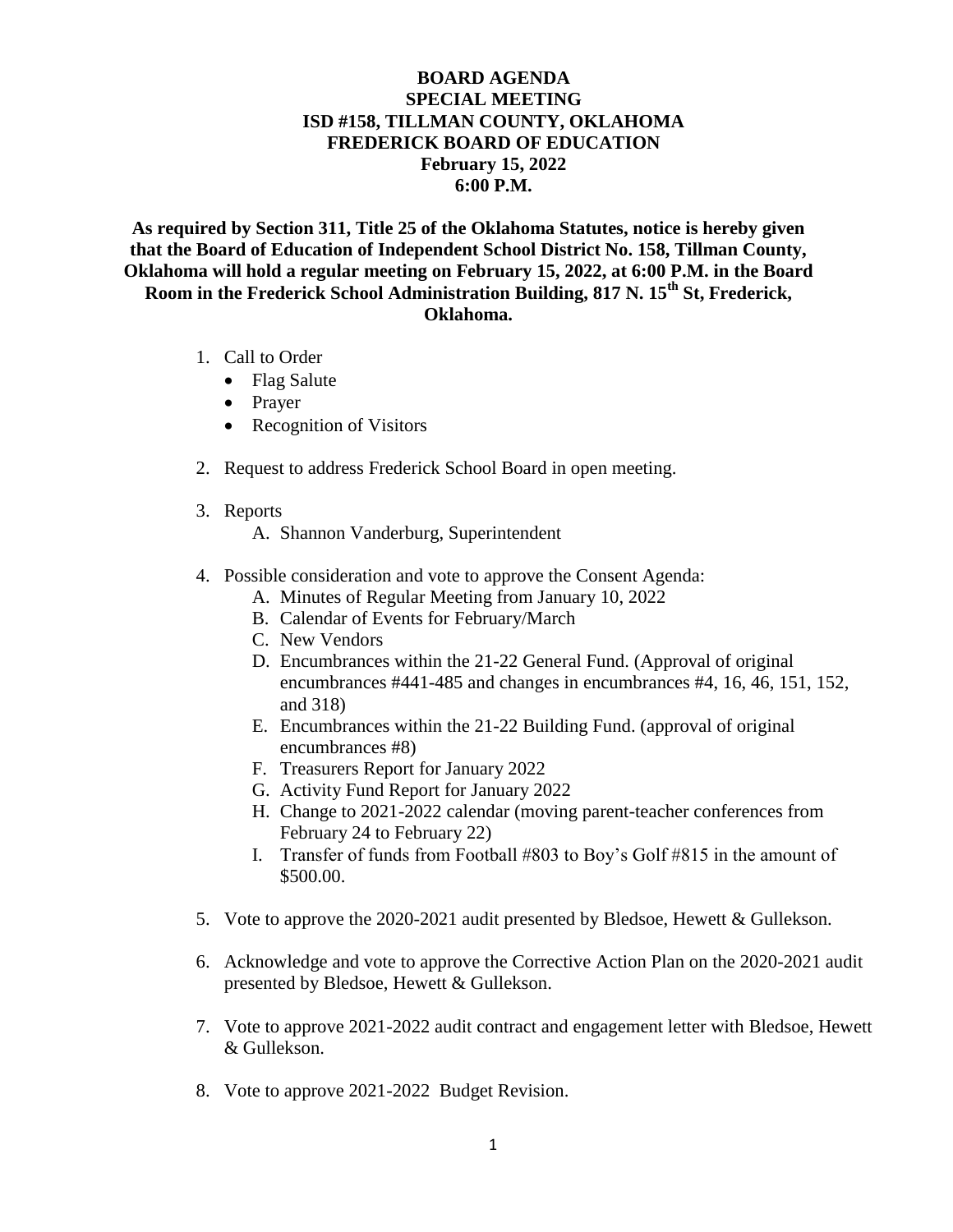- 9. Vote to approve purchase of stadium lighting for Bomber Bowl and left field.
- 10. Discussion, consideration, and vote to adopt a Resolution approving a Lease-Purchase Agreement for the lease-purchase of sports lighting to be located at the District's Football and Baseball left field and authorizing the Superintendent to execute and deliver the Lease-Purchase Agreement and all related documentation and to take all actions necessary to complete the transaction.
- 11. Vote to approve **revision** to policy **FE-Student Transfers.**
- 12. Vote to **rescind** policy **FNFBA-Drugs, Alcohol and Contraband Searches**.
- 13. Vote to approve **revised policies (section F):** *(see attachment A)*
- 14. Open sealed bids for 2006 Ford Taurus, Sr. #9969.

Proposed Executive Session

Proposed Executive Session to discuss resignation and employment of personnel. [Authority for Executive Session: 25 O.S. Section 307 (B) (1)]

- A. Consideration regarding employment of Janice Crume as Prather Brown Principal for the 2022-2023 school year.
- B. Consideration regarding employment of Jeremy Newton as Secondary Principal for the 2022-2023 school year.
- C. Consideration regarding employment of Randy Biggs as Secondary Principal for the 2022-2023 school year.
- D. Consideration regarding employment of Laura Yeager as Elementary Principal for the 2022-2023 school year.
- E. Consideration of resignation of Hannah Chandler as Special Education Teacher Assistant effective February 2, 2022.
- F. Consideration of employment of Jessica Ingram as Special Education Teacher Assistant for the remainder of the 2021-2022 school year.
- G. Consideration of resignation of Bryanna Calhoun as Elementary Special Education Teacher Assistant effective February 14, 2022.
- H. Consideration of employment of Elementary Special Education Teacher Assistant for the remainder of the 2021-2022 school year.
- 15. Vote to convene into Executive Session
- 16. Acknowledge the Board has returned to Open Session